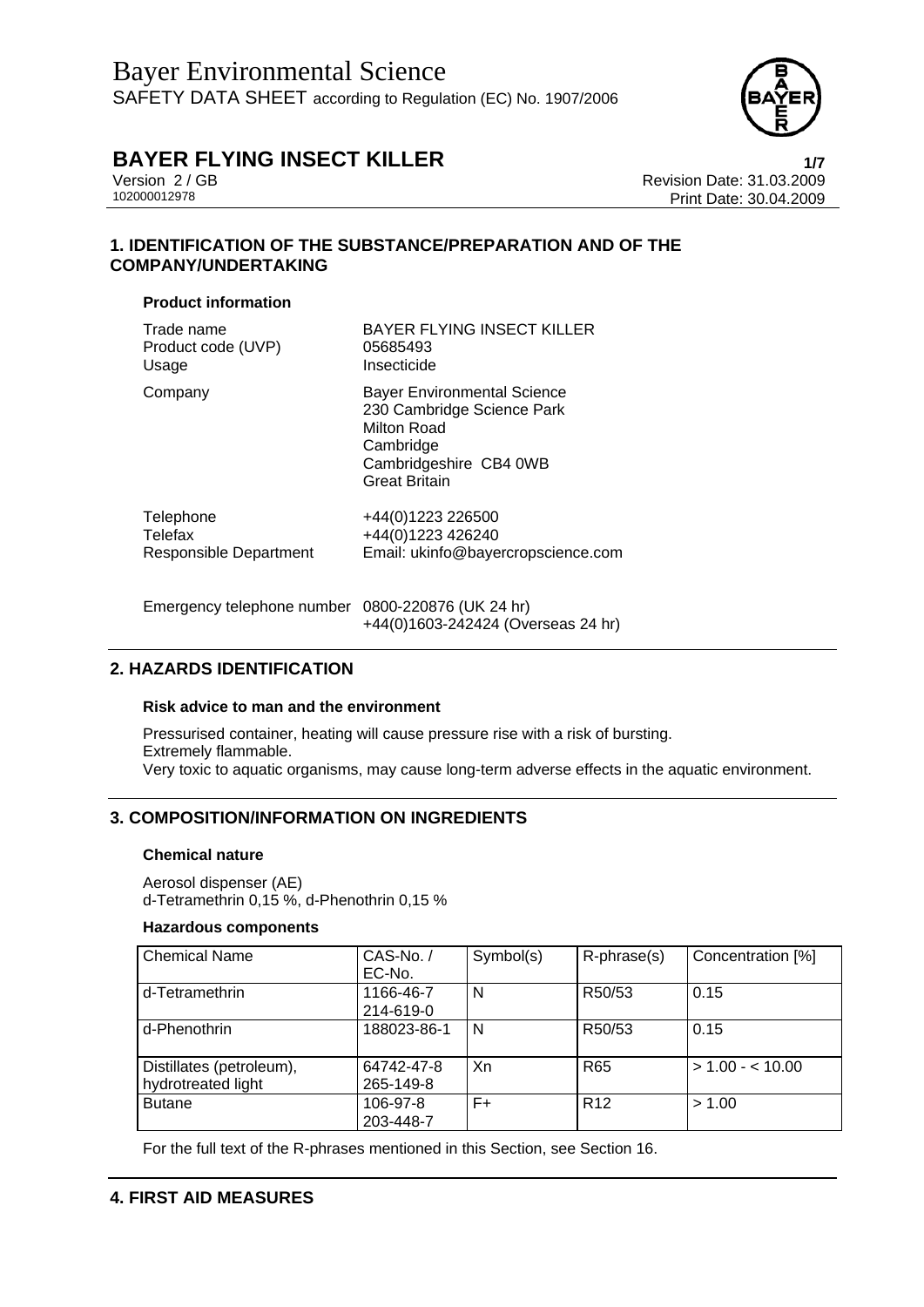

Version 2 / GB Revision Date: 31.03.2009 Print Date: 30.04.2009

#### **General advice**

Move out of dangerous area. Place and transport victim in stable position (lying sideways). Remove contaminated clothing immediately and dispose of safely.

#### **Inhalation**

Move to fresh air. Keep patient warm and at rest. Call a physician or poison control center immediately.

#### **Skin contact**

Wash off immediately with soap and plenty of water. In case of skin irritation, application of oils or lotions containing vitamin E may be considered. Get medical attention if irritation develops and persists.

#### **Eye contact**

Rinse immediately with plenty of water, also under the eyelids, for at least 15 minutes. Remove contact lenses, if present, after the first 5 minutes, then continue rinsing eye. Get medical attention if irritation develops and persists.

#### **Notes to Physician**

#### **Treatment**

**Treat symptomatically.** 

#### **5. FIRE-FIGHTING MEASURES**

#### **Suitable Extinguishing Media**

Use water spray, alcohol-resistant foam, dry chemical or carbon dioxide.

#### **Extinguishing media which should not be used for safety reasons**

High volume water jet

#### **Specific hazards during fire fighting**

In the event of fire the following may be released: Carbon monoxide (CO)

#### **Special protective equipment for fire-fighters**

In the event of fire and/or explosion do not breathe fumes. In the event of fire, wear self-contained breathing apparatus.

#### **Further information**

Remove product from areas of fire, or otherwise cool containers with water in order to avoid pressure being built up due to heat.

Contain the spread of the fire-fighting media.

Do not allow run-off from fire fighting to enter drains or water courses.

#### **6. ACCIDENTAL RELEASE MEASURES**

#### **Personal Precautions**

Avoid contact with spilled product or contaminated surfaces. Use personal protective equipment. Remove all sources of ignition.

#### **Environmental Precautions**

Do not allow to get into surface water, drains and ground water.

If spillage enters drains leading to sewage works inform local water company immediately. If spillage enters rivers or watercourses, inform the Environment Agency (emergency telephone number 0800 807060).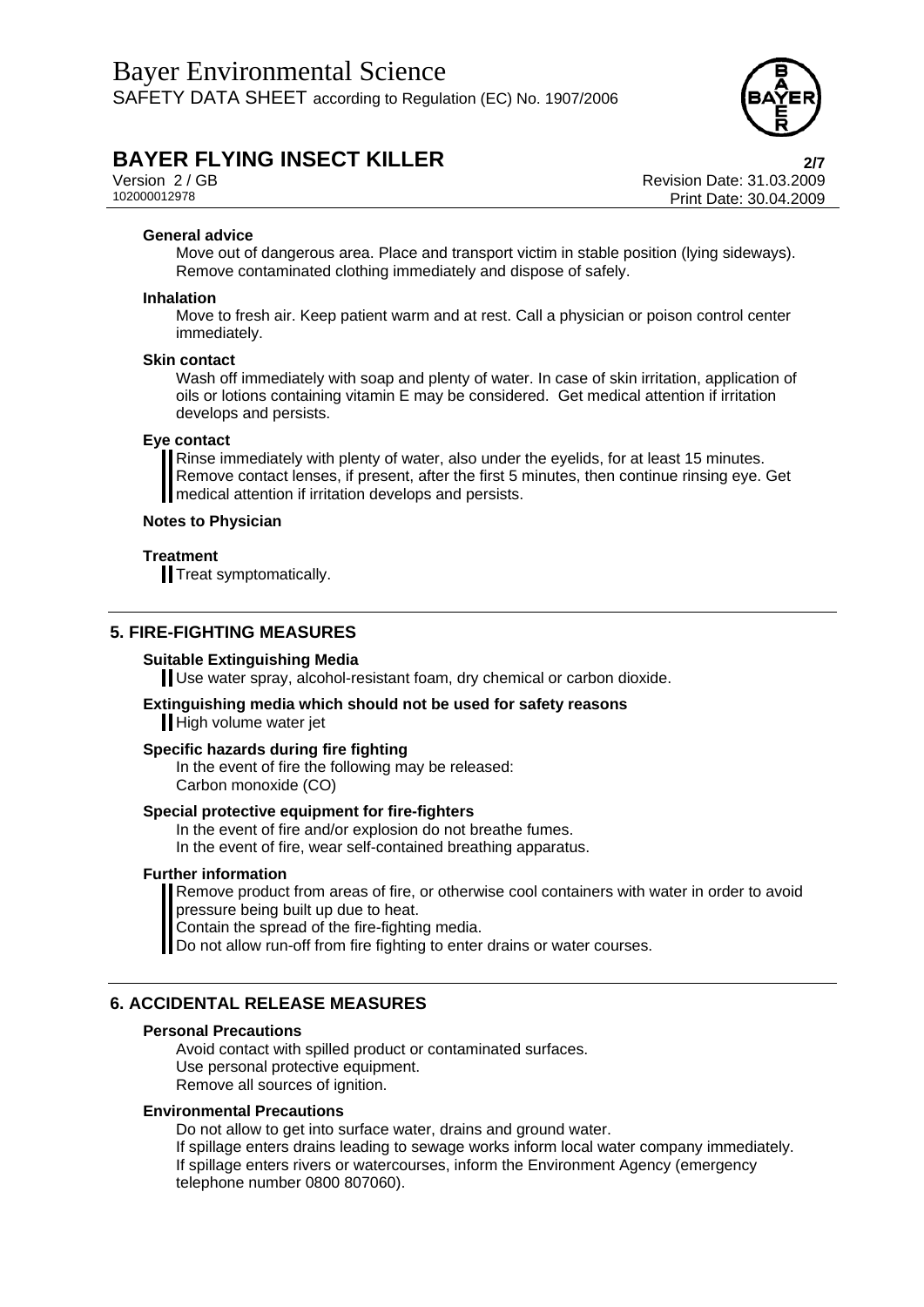

Version 2 / GB Revision Date: 31.03.2009 Print Date: 30.04.2009

#### **Methods for cleaning up**

Clean contaminated floors and objects thoroughly, observing environmental regulations. Keep in suitable, closed containers for disposal.

### **Additional Advice**

Information regarding safe handling, see section 7.

Information regarding personal protective equipment, see section 8.

Information regarding waste disposal, see section 13.

### **7. HANDLING AND STORAGE**

## **Handling**

Advice on safe handling

No specific precautions required when handling unopened packs/containers; follow relevant manual handling advice.

Ensure adequate ventilation.

Advice on protection against fire and explosion

The product is extremely flammable.

Vapours may form explosive mixture with air.

Fire or intense heat may cause violent rupture of packages.

Keep away from heat and sources of ignition.

#### **Storage**

Requirements for storage areas and containers

Store in original container and out of the reach of children, preferably in a locked storage area.

Keep away from direct sunlight.

Protect from freezing.

Keep containers tightly closed in a dry, cool and well-ventilated place.

Advice on common storage

Keep away from food, drink and animal feedingstuffs.

Storage stability Storage temperature <50 °C

Suitable materials Tinplate with interior lacquer

## **8. EXPOSURE CONTROLS/PERSONAL PROTECTION**

**Refer to COSHH assessment (Control of Substances Hazardous to Health (Amendment) Regulations 2004). Engineering controls should be used in preference to personal protective equipment wherever practicable. Refer also to COSHH Essentials.** 

| Components    | CAS-No.  | Control parameters              | Update | <b>Basis</b> |
|---------------|----------|---------------------------------|--------|--------------|
| <b>Butane</b> | 106-97-8 | 1,450 mg/m3 / 600 ppm<br>(TWA)  | 2007   | EH40 WEL     |
| <b>Butane</b> | 106-97-8 | 1,810 mg/m3 / 750 ppm<br>(STEL) | 2007   | EH40 WEL     |

#### **Components with workplace control parameters**

#### **Personal protective equipment**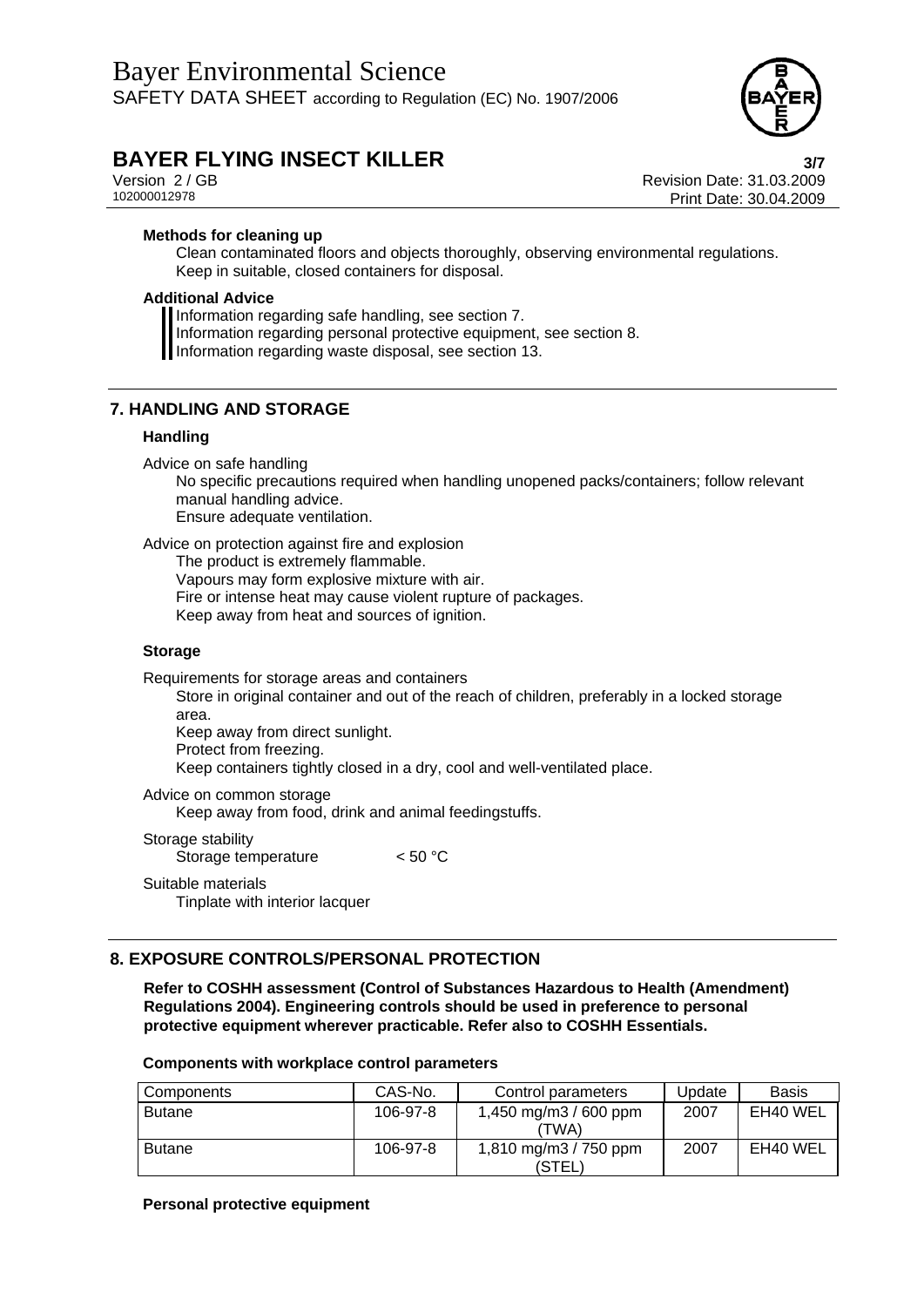

Version 2 / GB Revision Date: 31.03.2009 Print Date: 30.04.2009

In normal use and handling conditions please refer to the label and/or leaflet. In all other cases the following recommendations would apply.

| <b>Respiratory Protection</b>                                                                       | No personal respiratory protective equipment normally required.<br>Respiratory protection should only be used to control residual risk of<br>short duration activities, when all reasonably practicable steps have<br>been taken to reduce exposure at source e.g. containment and/or<br>local extract ventilation. Always follow respirator manufacturer's<br>instructions regarding wearing and maintenance. |
|-----------------------------------------------------------------------------------------------------|----------------------------------------------------------------------------------------------------------------------------------------------------------------------------------------------------------------------------------------------------------------------------------------------------------------------------------------------------------------------------------------------------------------|
| Hand protection                                                                                     | Wear CE Marked (or equivalent) nitrile rubber gloves (minimum<br>thickness 0,40 mm). Wash when contaminated. Dispose of when<br>contaminated inside, when perforated or when contamination<br>outside cannot be removed. Wash hands always before eating,<br>drinking, smoking or using the toilet.                                                                                                            |
| Eye protection                                                                                      | Wear goggles conforming to EN166 (Field of Use 5 or equivalent).                                                                                                                                                                                                                                                                                                                                               |
| Skin and body protection                                                                            | Wear standard coverall and type 6 suit.<br>Wear two layers of clothing wherever possible. Polyester/cotton or<br>cotton overalls should be worn under chemical protection suit and<br>should be professionally laundered frequently.                                                                                                                                                                           |
| Hygiene measures<br>Avoid contact with skin, eyes and clothing.<br>Keep working clothes separately. | Wash hands before breaks and immediately after handling the product.<br>Remove soiled clothing immediately and clean thoroughly before using again.<br>Garments that cannot be cleaned must be destroyed (burnt).                                                                                                                                                                                              |

# **9. PHYSICAL AND CHEMICAL PROPERTIES**

| Appearance  |                                                   |
|-------------|---------------------------------------------------|
| Form        | aerosol                                           |
| Safety data |                                                   |
| Density     | approx. 0.85 g/cm <sup>3</sup> at 20 $^{\circ}$ C |

# **10. STABILITY AND REACTIVITY**

| Conditions to Avoid        | Extremes of temperature and direct sunlight.                                                                                            |
|----------------------------|-----------------------------------------------------------------------------------------------------------------------------------------|
| <b>Hazardous Reactions</b> | No hazardous reactions when stored and handled according to<br>prescribed instructions.<br>Stable under recommended storage conditions. |

# **11. TOXICOLOGICAL INFORMATION**

| <b>Acute Oral Toxicity</b> | LD50 (rat) $> 10,000$ mg/kg                |
|----------------------------|--------------------------------------------|
|                            | Test conducted with a similar formulation. |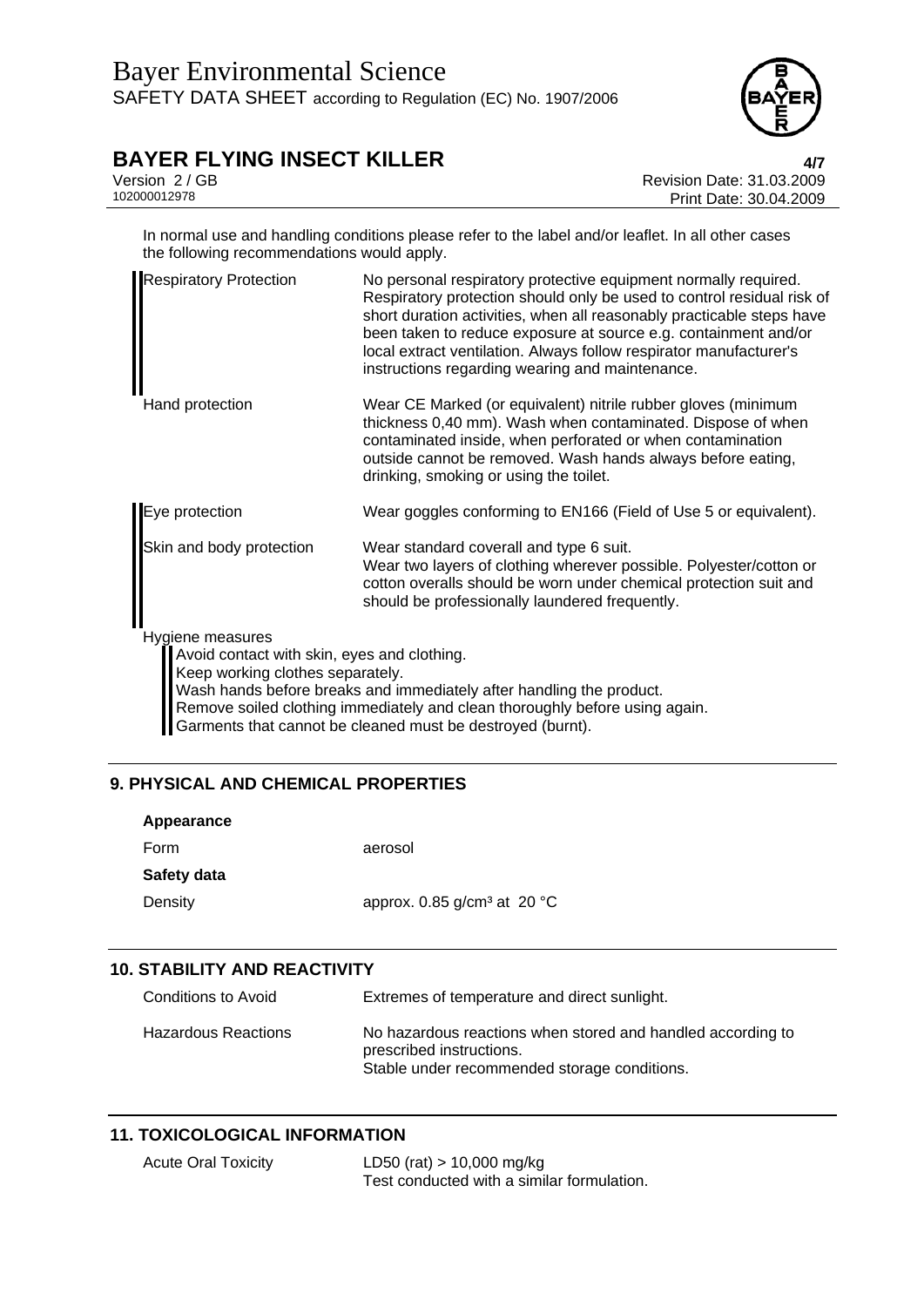

Version 2 / GB Revision Date: 31.03.2009 Print Date: 30.04.2009

| <b>Skin Irritation</b> | No skin irritation.<br>Test conducted with a similar formulation. |
|------------------------|-------------------------------------------------------------------|
| Eye Irritation         | No eye irritation.<br>Test conducted with a similar formulation.  |
| Sensitization          | Non-sensitizing.<br>Test conducted with a similar formulation.    |

# **12. ECOLOGICAL INFORMATION**

| <b>Ecotoxicity effects</b> |                                                                                                                                                     |
|----------------------------|-----------------------------------------------------------------------------------------------------------------------------------------------------|
| Toxicity to Fish           | LC50 (Rainbow trout (Oncorhynchus mykiss)) 0.010 mg/l<br>Exposure time: 96 h                                                                        |
|                            | The value mentioned relates to the active ingredient tetramethrin.                                                                                  |
| Toxicity to Fish           | LC50 (Rainbow trout (Oncorhynchus mykiss)) 0.0027 mg/l<br>Exposure time: 96 h<br>The value mentioned relates to the active ingredient d-phenothrin. |
|                            |                                                                                                                                                     |
| Toxicity to daphnia        | LC50 (Water flea (Daphnia magna)) 0.0043 mg/l<br>Exposure time: 48 h                                                                                |
|                            | The value mentioned relates to the active ingredient d-phenothrin.                                                                                  |

## **13. DISPOSAL CONSIDERATIONS**

#### **Product**

Disposal of the liquid product when not contained in the aerosol container by incineration in an appropriately licensed commercial incinerator. Advice may be obtained from the local waste regulation authority (part of the Environment Agency in the UK).

### **Contaminated packaging**

Ensure aerosol container is empty before disposal. Dispose of empty and cleaned packaging safely.

## **Waste key for the unused product**

160504 gases in pressure containers (including halons) containing dangerous substances

## **14. TRANSPORT INFORMATION**

| <b>ADR/RID/ADNR</b>      |                 |
|--------------------------|-----------------|
| UN-Number                | 1950            |
| Labels                   | 2 <sub>1</sub>  |
| Packaging group          |                 |
| Hazard no.               |                 |
| Description of the goods | <b>AEROSOLS</b> |
| IMDG                     |                 |
| UN-Number                | 1950            |
| I abels                  | 2 <sub>1</sub>  |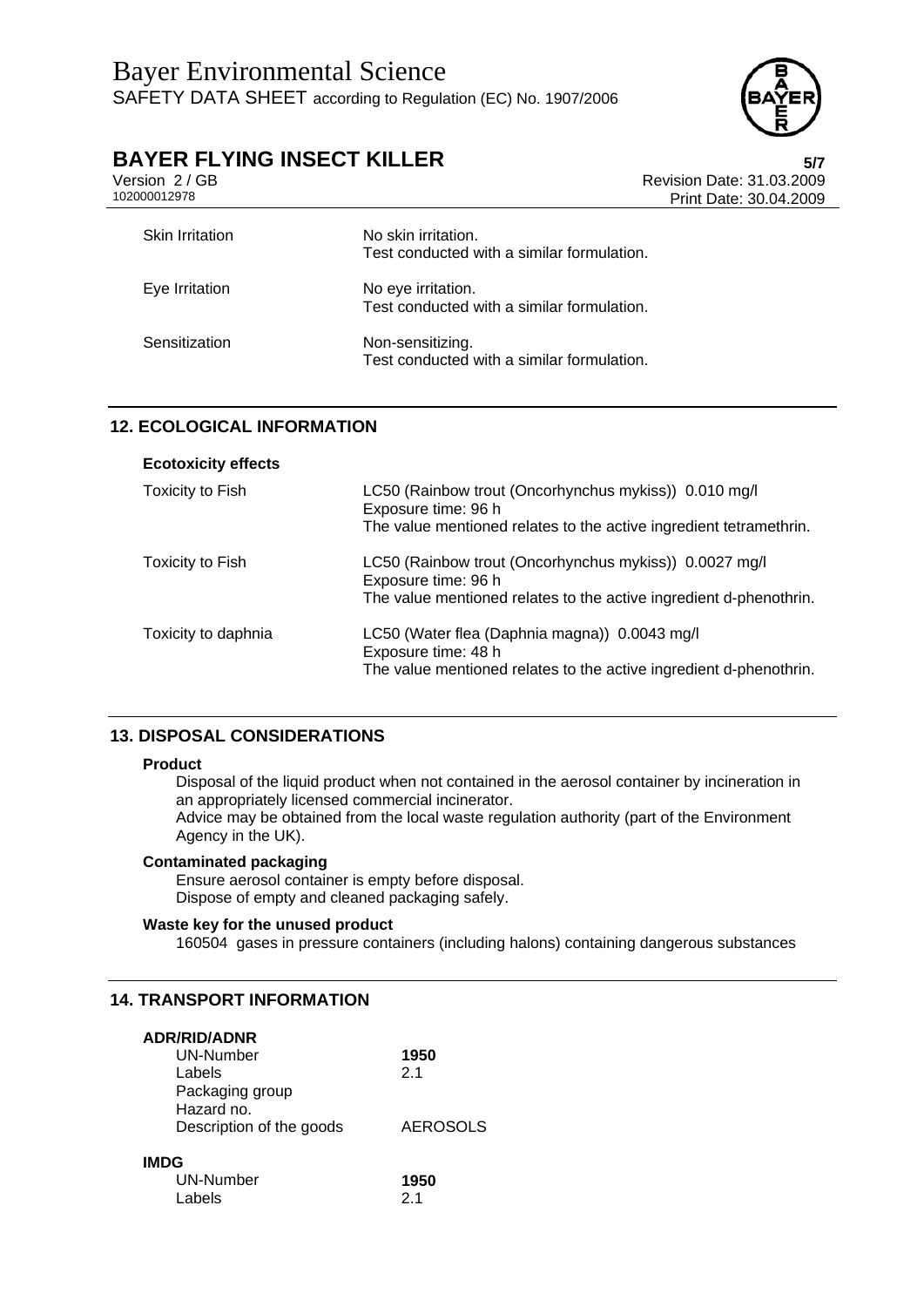

Version 2 / GB<br>
102000012978<br>
Print Date: 30.04.2009 Print Date: 30.04.2009

| $F-D$ , S-U<br>Marine pollutant<br><b>AEROSOLS</b> |
|----------------------------------------------------|
|                                                    |
| 1950                                               |
| 2.1                                                |
|                                                    |
| AEROSOLS, FLAMMABLE                                |
|                                                    |
| 1950                                               |
| 21                                                 |
|                                                    |
|                                                    |
| <b>AEROSOLS</b>                                    |
|                                                    |

# **15. REGULATORY INFORMATION**

**This product has been classified in accordance with The Chemicals (Hazard Information and Packaging for Supply) Regulations 2002: CHIP 3 and any subsequent amendments.** 

Classification:

Hazard warning labelling compulsory

Hazardous components which must be listed on the label:

- d-Tetramethrin
- d-Phenothrin

| Symbol(s)                                           |                                                                                                     |
|-----------------------------------------------------|-----------------------------------------------------------------------------------------------------|
| $\parallel^{\mathsf{F+}}_{\mathsf{N}}$              | <b>Extremely flammable</b>                                                                          |
|                                                     | Dangerous for the environment                                                                       |
| R-phrase(s)                                         |                                                                                                     |
|                                                     | Extremely flammable.                                                                                |
| R <sub>12</sub><br>R <sub>50/53</sub>               | Very toxic to aquatic organisms, may cause long-term adverse effects in the<br>aquatic environment. |
| S-phrase(s)                                         |                                                                                                     |
|                                                     | Keep out of the reach of children.                                                                  |
|                                                     | Keep away from sources of ignition - No smoking.                                                    |
|                                                     | Do not breathe spray.                                                                               |
|                                                     | This material and its container must be disposed of in a safe way.                                  |
|                                                     | Use only in well-ventilated areas.                                                                  |
| S 2<br>S 16<br>S 23<br>S 35<br>S 51<br>S 57<br>S 57 | Use appropriate container to avoid environmental contamination.                                     |

### **CLASSIFICATION ACCORDING TO SPECIFIC UK REGULATIONS:**

**The labelling information below is that which has been approved under 'The Control of Pesticides Regulations 1986' and/or 'Part III of the Food and Environment Protection Act 1985' and/or 'Plant Protection Product Regulations 1999' and any subsequent amendments and may differ from that indicated by any toxicological and/or other testing otherwise indicated in this 'Safety Data Sheet'.** 

Symbol(s)

**F**+ Extremely flammable